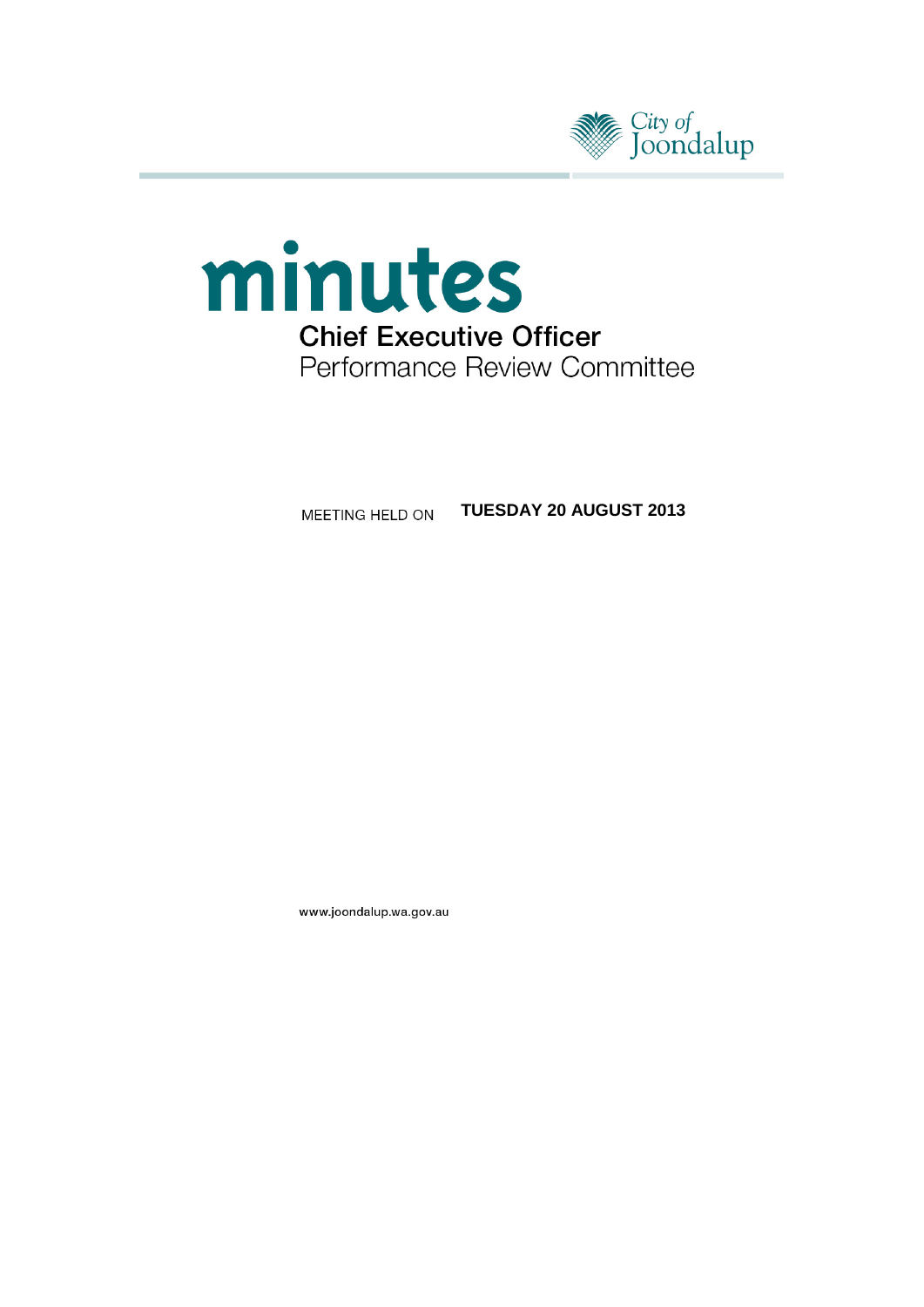# **TABLE OF CONTENTS**

| <b>Item</b><br>No. | <b>Title</b>                                                                    | Page No. |
|--------------------|---------------------------------------------------------------------------------|----------|
|                    | <b>Declaration of Opening</b>                                                   | 4        |
|                    | Apologies/Leave of absence                                                      | 4        |
|                    | <b>Confirmation of Minutes</b>                                                  | 4        |
|                    | Announcements by the Presiding Member without discussion                        | 4        |
|                    | Declarations of Interest                                                        | 5        |
|                    | Identification of matters for which the meeting may sit behind<br>closed doors  | 5        |
|                    | Petitions and deputations                                                       | 5        |
|                    | Reports                                                                         | 6        |
| 1                  | Chief Executive Officer Annual Performance Review Progress -<br>[74574, 101515] | 6        |
|                    | Motions of which previous notice has been given                                 | 8        |
|                    | Requests for Reports for future consideration                                   | 8        |
|                    | Closure                                                                         | 8        |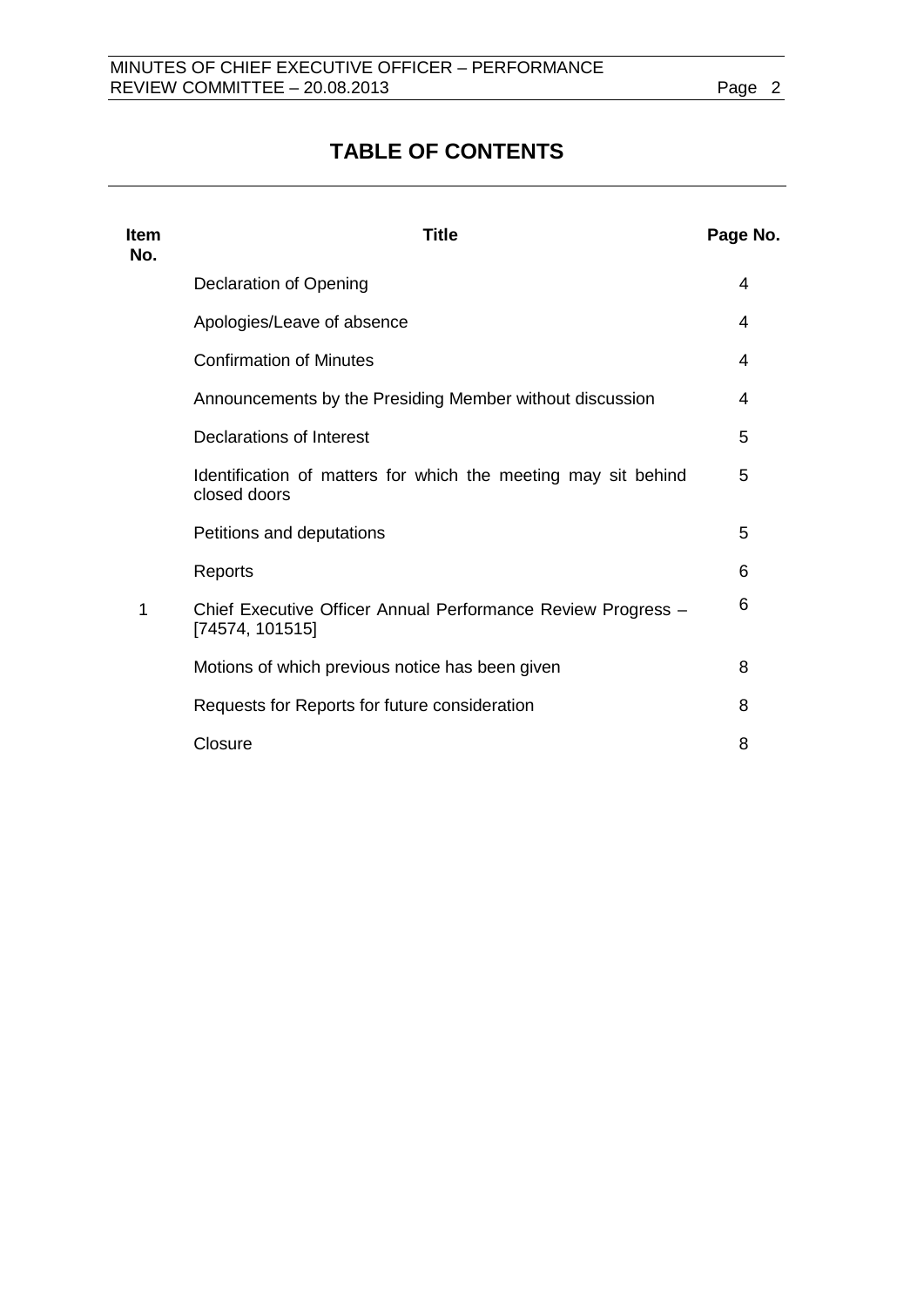# **CITY OF JOONDALUP**

**MINUTES OF THE CHIEF EXECUTIVE OFFICER – PERFORMANCE REVIEW COMMITTEE MEETING HELD IN CONFERENCE ROOM 2, JOONDALUP CIVIC CENTRE, BOAS AVENUE, JOONDALUP ON TUESDAY 20 AUGUST 2013.**

#### **ATTENDANCE**

#### **Committee Members:**

Nil.

#### **Officers:**

Mr Mike Tidy **Director Corporate Services** 

There being no quorum at the scheduled start of the meeting, in accordance with Regulation 8(e) of the *Local Government (Administration) Regulations 1996*, the Director Corporate Services, being duly authorised by the Chief Executive Officer, adjourned the meeting of the Chief Executive Officer – Performance Review Committee until 4.20pm on Tuesday 20 August 2013.

The meeting **ADJOURNED** at 3.30pm on Tuesday 20 August 2013 with no committee members being present at that time.

#### **RESUMPTION OF MEETING**

The Presiding Member declared the **Chief Executive Officer – Performance Review Committee** meeting that commenced on Tuesday 20 August 2013 **RESUMED** at **4.20pm** on **Tuesday 20 August 2013**, the following persons being present:

#### **Committee Members:**

| Mayor Troy Pickard    | <b>Presiding Member</b>        |
|-----------------------|--------------------------------|
| Cr Geoff Amphlett, JP | <b>Deputy Presiding Member</b> |
| Cr John Chester       |                                |
| Cr Russ Fishwick, JP  |                                |
| Cr Tom McLean, JP     |                                |
| Cr Mike Norman        |                                |
| Cr Sam Thomas         |                                |

#### **Officers:**

| Mr Mike Tidy     | <b>Director Corporate Services</b> |                              |
|------------------|------------------------------------|------------------------------|
| Mr Brad Sillence | Manager Governance                 | Absent from 4.30pm to 4.32pm |

#### **Guests:**

Mr John Phillips WALGA Workplace Solutions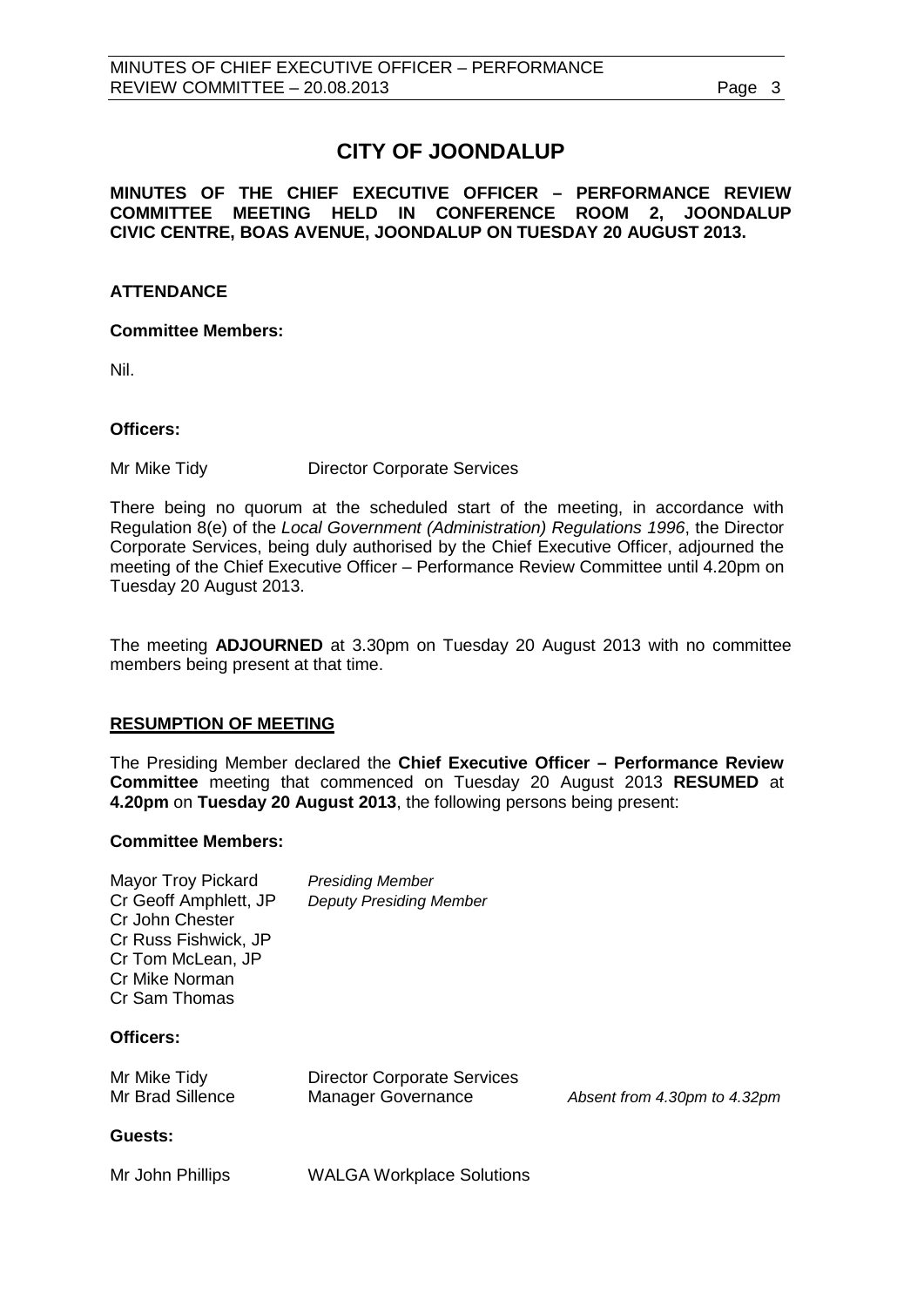### <span id="page-3-0"></span>**DECLARATION OF OPENING**

The Presiding Member declared the meeting open at 4.20pm.

#### <span id="page-3-1"></span>**APOLOGIES/LEAVE OF ABSENCE**

Nil.

#### <span id="page-3-2"></span>**CONFIRMATION OF MINUTES**

MINUTES OF THE CHIEF EXECUTIVE OFFICER – PERFORMANCE REVIEW COMMITTEE MEETING HELD ON 4 JUNE 2013

**MOVED Cr McLean SECONDED Cr Norman that the minutes of the meeting of the Chief Executive Officer – Performance Review Committee held on 4 June 2013 be confirmed as a true and correct record.**

#### **The Motion was Put and CARRIED (7/0)**

**In favour of the Motion:** Mayor Pickard, Crs Amphlett, Chester, Fishwick, McLean, Norman and Thomas.

# <span id="page-3-3"></span>**ANNOUNCEMENTS BY THE PRESIDING MEMBER WITHOUT DISCUSSION**

Nil.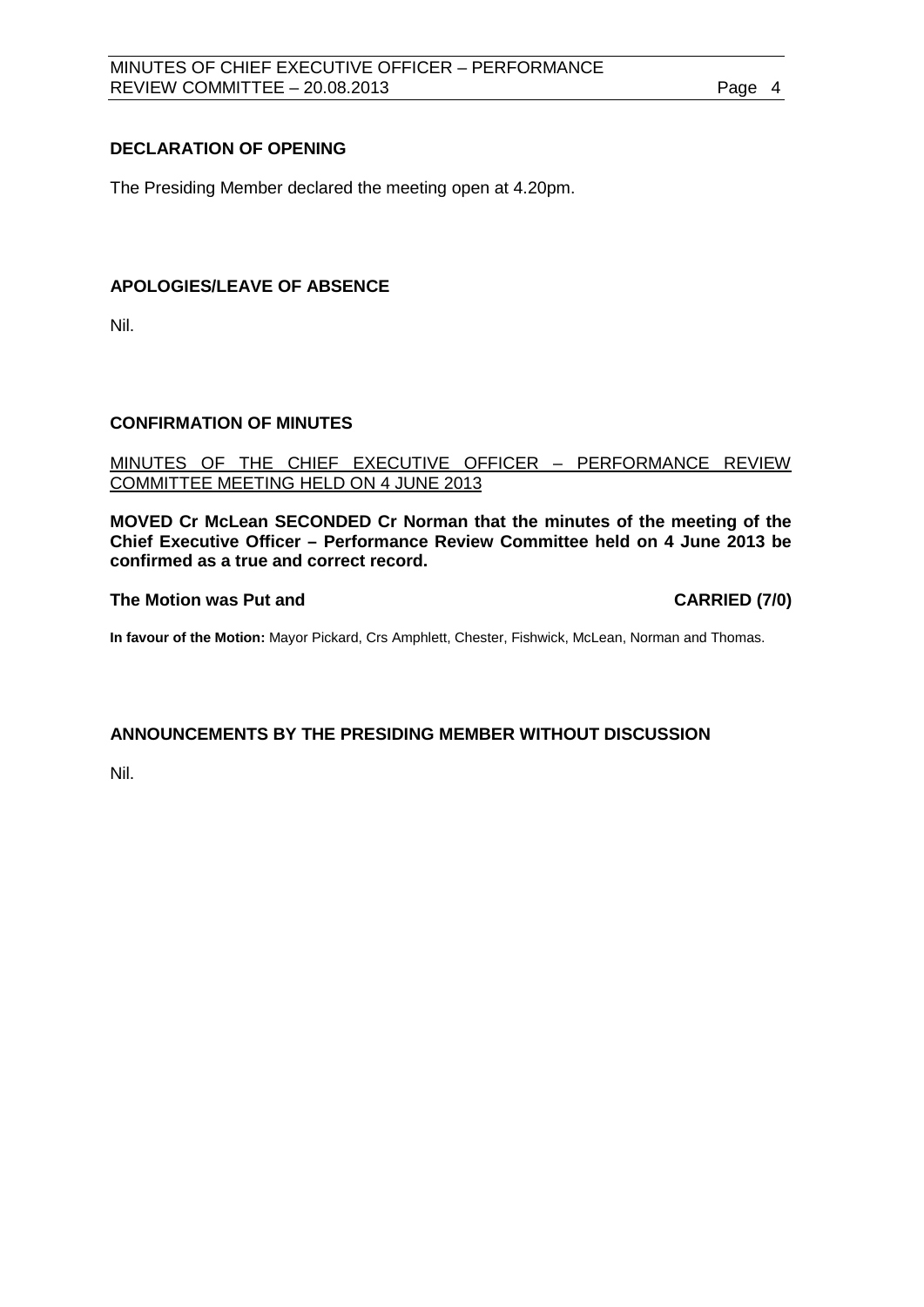# <span id="page-4-0"></span>**DECLARATIONS OF INTEREST**

#### **Disclosure of Financial Interest/Proximity Interest**

A declaration under this section requires that the nature of the interest must be disclosed. Consequently a member who has made a declaration must not preside, participate in, or be present during any discussion or decision-making procedure relating to the matter the subject of the declaration. An employee is required to disclose their financial interest and if required to do so by the Council must disclose the extent of the interest. Employees are required to disclose their financial interests where they are required to present verbal or written reports to the Council. Employees are able to continue to provide advice to the Council in the decision making process if they have disclosed their interest.

| <b>Name/Position</b>      | Mr Garry Hunt, Chief Executive Officer.                    |
|---------------------------|------------------------------------------------------------|
| <b>Item No./Subject</b>   | Item 1 – Chief Executive Officer Annual Performance Review |
|                           | Progress.                                                  |
| <b>Nature of interest</b> | Financial.                                                 |
| <b>Extent of Interest</b> | Mr Hunt holds the position of Chief Executive Officer.     |

#### **Disclosure of interest affecting impartiality**

Elected Members (in accordance with Regulation 11 of the *Local Government [Rules of Conduct] Regulations 2007)* and employees (in accordance with the Code of Conduct) are required to declare any interest that may affect their impartiality in considering a matter. This declaration does not restrict any right to participate in or be present during the decision-making process. The Elected Member/employee is also encouraged to disclose the nature of the interest.

| <b>Name/Position</b>      | <b>Mr Mike Tidy, Director Corporate Services</b>            |
|---------------------------|-------------------------------------------------------------|
| <b>Item No./Subject</b>   | Item 1 - Chief Executive Officer Annual Performance Review  |
|                           | Progress.                                                   |
| <b>Nature of interest</b> | Interest that may affect impartiality.                      |
| <b>Extent of Interest</b> | Due to the nature of Mr Tidy's employment relationship with |
|                           | the Chief Executive Officer.                                |

# <span id="page-4-1"></span>**IDENTIFICATION OF MATTERS FOR WHICH THE MEETING MAY SIT BEHIND CLOSED DOORS**

In accordance with Clause 76 of the City's *Standing Orders Local Law 2005*, this meeting was not open to the public.

# <span id="page-4-2"></span>**PETITIONS AND DEPUTATIONS**

Nil.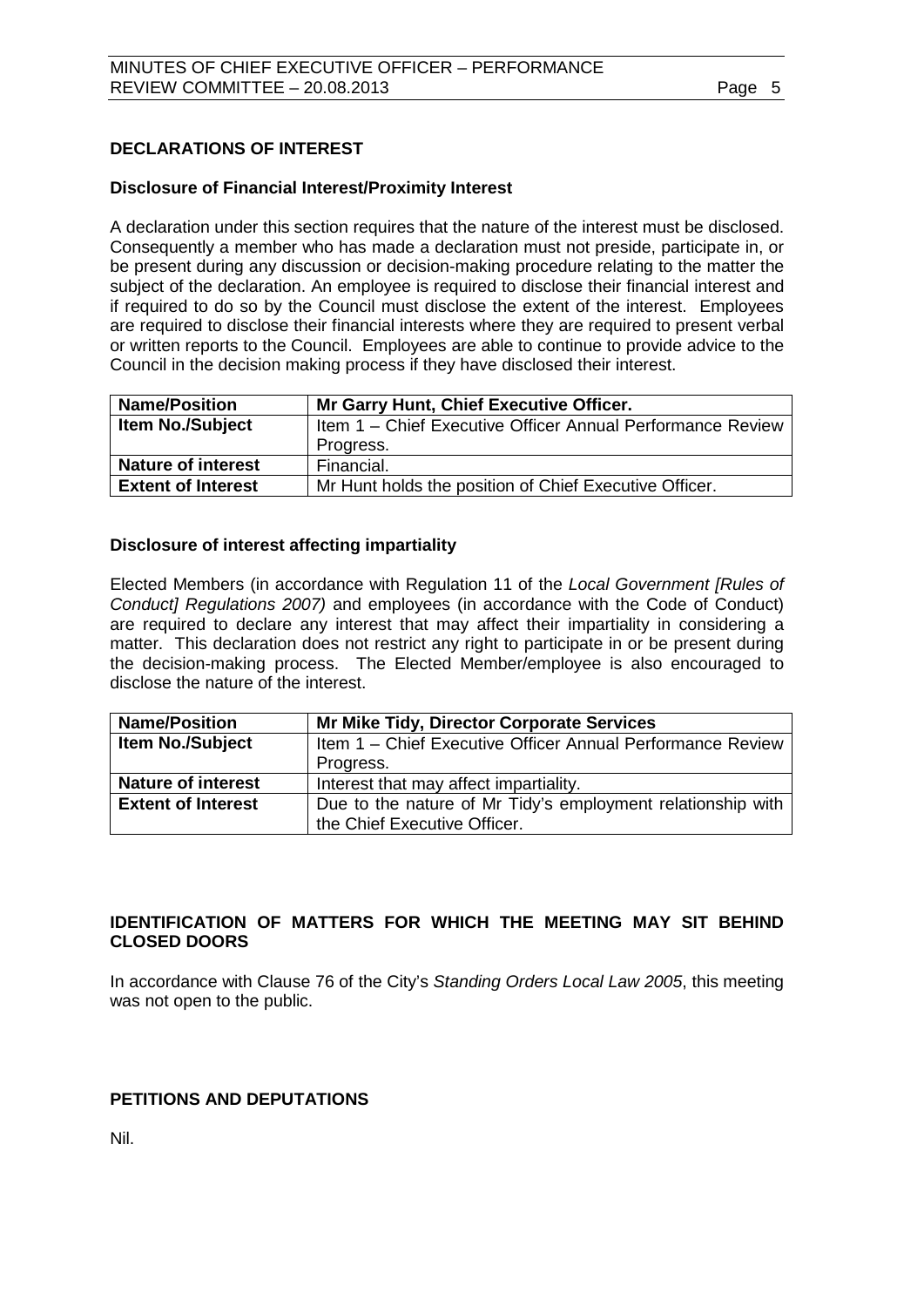#### <span id="page-5-0"></span>**REPORTS**

### **Disclosure of Financial Interest**

| <b>Name/Position</b>      | Mr Garry Hunt, Chief Executive Officer.                    |
|---------------------------|------------------------------------------------------------|
| <b>Item No./Subject</b>   | Item 1 – Chief Executive Officer Annual Performance Review |
|                           | Progress.                                                  |
| <b>Nature of interest</b> | Financial.                                                 |
| <b>Extent of Interest</b> | Mr Hunt holds the position of Chief Executive Officer.     |

#### **Disclosure of Interest Affecting Impartiality**

| <b>Name/Position</b>      | <b>Mr Mike Tidy, Director Corporate Services</b>            |
|---------------------------|-------------------------------------------------------------|
| <b>Item No./Subject</b>   | Item 1 - Chief Executive Officer Annual Performance Review  |
|                           | Progress.                                                   |
| <b>Nature of interest</b> | Interest that may affect impartiality.                      |
| <b>Extent of Interest</b> | Due to the nature of Mr Tidy's employment relationship with |
|                           | the Chief Executive Officer.                                |

# <span id="page-5-1"></span>**ITEM 1 CONFIDENTIAL - CHIEF EXECUTIVE OFFICER ANNUAL PERFORMANCE REVIEW PROGRESS**

# **WARD** All

| <b>RESPONSIBLE</b><br><b>DIRECTOR</b> | Mr Mike Tidy<br><b>Corporate Services</b>                                                                                                                                                                                                                                          |
|---------------------------------------|------------------------------------------------------------------------------------------------------------------------------------------------------------------------------------------------------------------------------------------------------------------------------------|
| <b>FILE NUMBER</b>                    | 74574, 101515                                                                                                                                                                                                                                                                      |
| <b>ATTACHMENT</b>                     | Attachment 1 Consultants<br>Report<br>Elected<br>on<br>Member Feedback<br>(Confidential - distributed separately)<br>Attachment 2 Chief Executive<br>Self<br>Officer's<br><b>Evaluation Report</b><br>(Confidential – previously distributed separately to all<br>Elected Members) |
|                                       | ( <b>Please Note:</b> The Report and Attachment is<br>confidential and will appear in the official Minute Book<br>only)                                                                                                                                                            |
| <b>AUTHORITY / DISCRETION</b>         | Executive - The substantial direction setting and<br>oversight role of Council, such as adopting plans and<br>reports, accepting tenders, directing operations, setting<br>and amending budgets.                                                                                   |

This report is confidential in accordance with Section 5.23(2)(a) of the *Local Government Act 1995*, which also permits the meeting to be closed to the public for business relating to the following: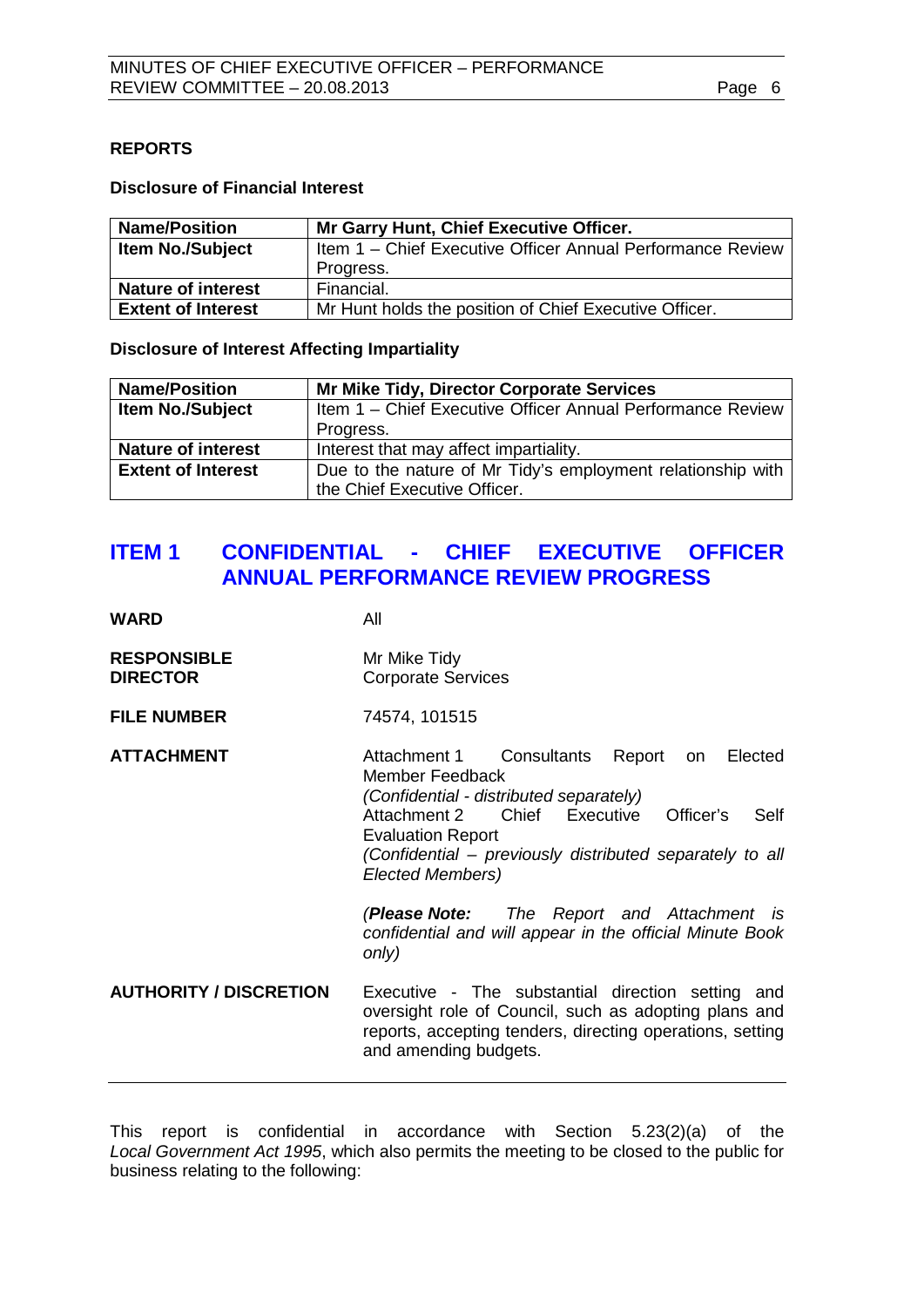*a matter affecting an employee.*

A full report was provided to Elected Members under separate cover. The report is not for publication.

*The Manager Governance left the meeting at 4.30pm and returned at 4.32pm.*

#### **OFFICER'S RECOMMENDATION**

That the Chief Executive Officer - Performance Review Committee:

- 1 NOTES that the requirements of clause 11.2(c) of the Chief Executive Officer's contract in relation to the Chief Executive Officer completing a self-evaluation report assessing his performance against the prescribed Key Performance Indicators have been met;
- 2 RECEIVES the Chief Executive Officer's Self Evaluation Report on his performance;
- 3 NOTES that the requirements of clause 11.2(e)(ii) of the Chief Executive Officer's contract in relation to inviting all Elected Members to make written comments on the Chief Executive Officer's performance have been met;
- 4 RECEIVES the consultant's report on Elected Member Feedback.

**MOVED Cr Chester, SECONDED Cr Norman that the Chief Executive Officer - Performance Review Committee:**

- **1 NOTES that the requirements of clause 11.2(c) of the Chief Executive Officer's contract in relation to the Chief Executive Officer completing a selfevaluation report assessing his performance against the prescribed Key Performance Indicators have been met;**
- **2 RECEIVES the Chief Executive Officer's Self Evaluation Report on his performance;**
- **3 NOTES that the requirements of clause 11.2(e)(ii) of the Chief Executive Officer's contract in relation to inviting all Elected Members to make written comments on the Chief Executive Officer's performance have been met, with all Elected Members participating in the appraisal process;**
- **4 RECEIVES the consultant's report as amended on Elected Member Feedback;**
- **5 REQUESTS the Presiding Member of the Chief Executive Officer - Performance Review Committee to present to the Chief Executive Officer in advance of the performance review interview any specific areas of concern raised during the Elected Member feedback process.**

#### **The Motion was Put and CARRIED (7/0)**

**In favour of the Motion:** Mayor Pickard, Crs Amphlett, Chester, Fishwick, McLean, Norman and Thomas.